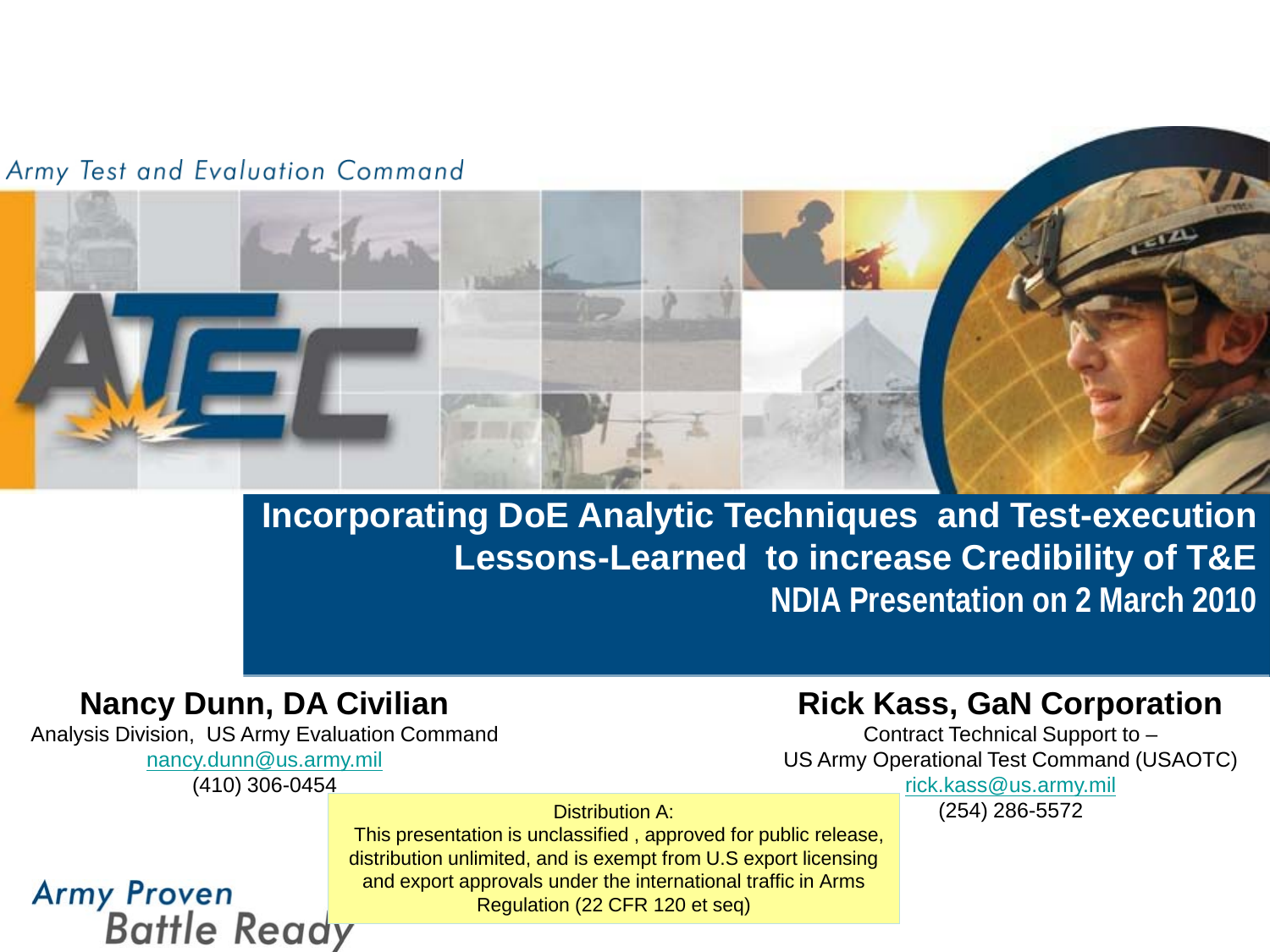

# What is a Credible T&E?

To justify recommendations …. …need "credible T&E"

## **Propose Two General Characteristics for "Credible T&E"**

## **Robustness:** -- "breadth"

**Robust T&E Strategy/Design--** *systematically assesses all important factors and conditions that could impact system performance* across the full expected operational environment.

**Rigor:** -- "depth"

**Rigorous Test Event –** *provides convincing evidence to support system***performance conclusion** by eliminating threats to test validity.

…. some overlap between techniques…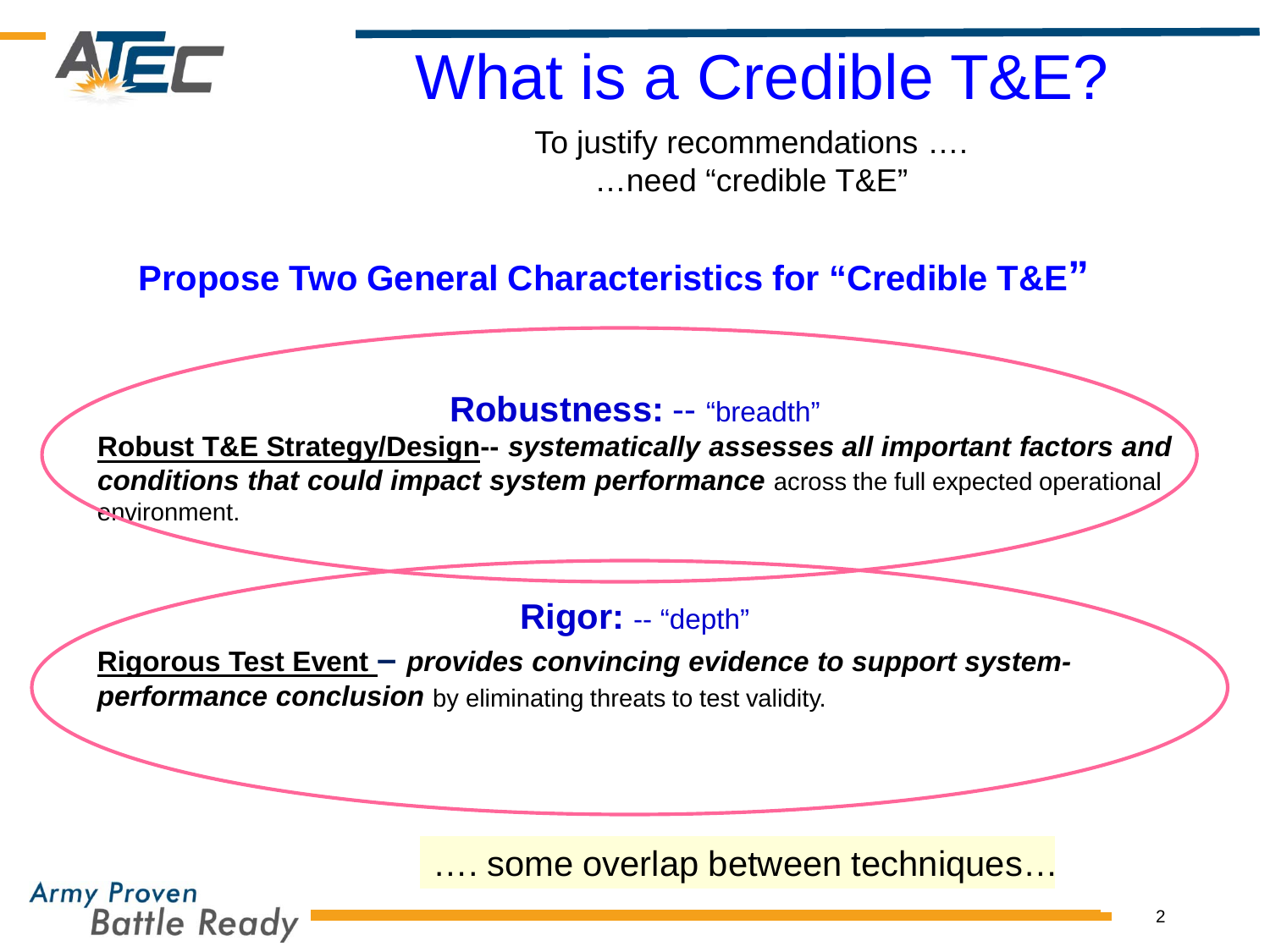

# **T&E Robustness -- Central Challenge**

| <b>Factors</b>             | <b>Conditions</b> |  |
|----------------------------|-------------------|--|
| <b>Time of Day</b>         | day, night        |  |
| Type of C2                 | voice, digital    |  |
| <b>SUT Activity</b>        | stationary, move  |  |
| <b>Threat Intensity</b>    | Hi, low           |  |
| Operational<br>Environment | urban, rural      |  |
| <b>Threat ECM</b>          | benign, ECM       |  |
|                            |                   |  |



## **System Performance (MOE/MOP**

- •Percent of detections
- •Probability of kill
- •Message completion rate

## **T&E Primary Issue – What impact do operational factors and conditions have on system performance? (Under what conditions does the SUT meet requirements?)**

1….given a SUT and outcome measure (MOE or MOP) of interest …

2….and a large potential number of factors and conditions that could impact SUT performance…

**3….what is the most scientifically defensible and efficient way to examine the largest number of factors and conditions with the fewest number of test trials.**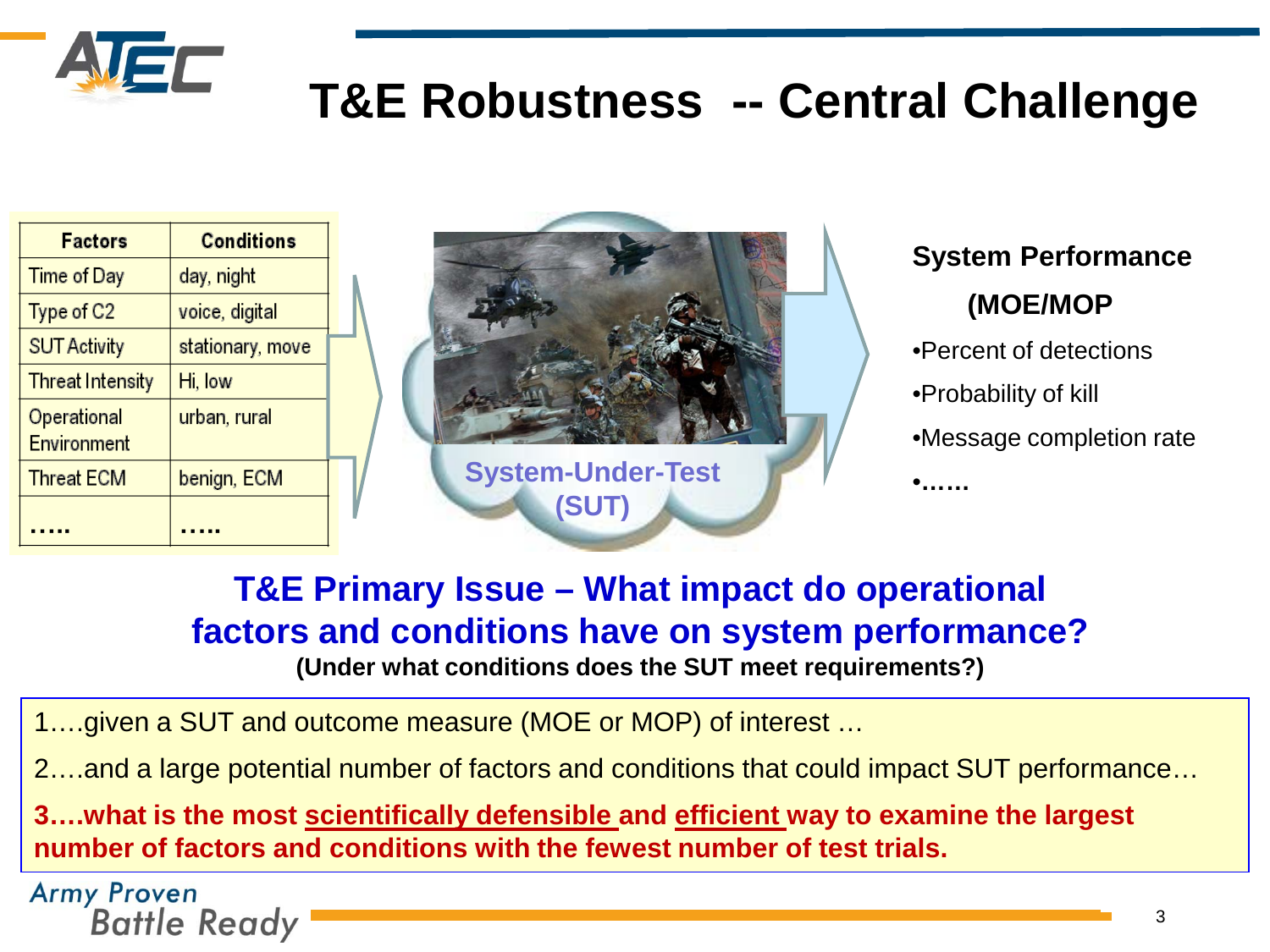# **Robustness – Shaping the T&E (1 of 5)**

- **1. Define critical response variables** (MOE/MOP)
	- missed distance & time-to-way-point
	- **2. Determine all factors** that could affect response variables
	- **3. Determine levels of factors** that can be implemented

…determine what conditions to test in which event….

- **4. Determine availability of assessment Events** (Tests and M&S)
- **5. Determine Factors and Levels** to be evaluated **in each event**

| <b>Factors</b>         | $#$ of<br><b>Levels</b> | Conditions         | $DT-1$      | $DT-2$                   | LUT            | <b>EW</b>      | IOT Ph 1       | IOT Ph <sub>2</sub> | IOT Ph 3       | M&S            |
|------------------------|-------------------------|--------------------|-------------|--------------------------|----------------|----------------|----------------|---------------------|----------------|----------------|
| System Under Test      | 2                       | 2 Venders (A, B)   | ↑           | $\overline{2}$           | $\overline{2}$ | ◠              | ↑              | າ                   | 2              | ◠              |
| <b>Mission Type</b>    | $\overline{2}$          | Attack, Defense,   | <b>None</b> | <b>None</b>              | $\overline{2}$ | $\mathcal{D}$  | $\overline{2}$ | <b>Attack</b>       | $\overline{2}$ |                |
| Terrain Type           | $\overline{2}$          | Flat, Hill         | ↑           | ↑                        | <sup>1</sup>   | ኅ              | $\overline{2}$ | ↑                   | $\overline{2}$ | ↑              |
| <b>Light Condition</b> | $\overline{2}$          | Day, Night         | C.          | <sub>2</sub>             | $\overline{2}$ | <sub>C</sub>   | $\overline{2}$ | <sub>C</sub>        | $\overline{2}$ | ↑              |
| <b>Blue Echelon</b>    | 4                       | BN, CO, PLT, SQD   | individual  | individua <sup>l</sup> s | CO             | CO             | PLT            | SQD                 | <b>BN</b>      | 4              |
| <b>Network Load</b>    | $\overline{2}$          | High, Low          | Low         | $\overline{2}$           | $\overline{2}$ | Medium         | $\overline{2}$ | Low                 | $\overline{2}$ | $\overline{2}$ |
| <b>EW Environment</b>  | 2                       | Benign, Jammed     | Benign      | Benign                   | Benign         | $\overline{2}$ | Benign         | Benign              | Benign         | Benign         |
| <b>IW Environment</b>  | $\overline{2}$          | Benign, Threat-CNO | Benign      | Benign                   | Benign         | Benign         | Benign         | Benign              | $\overline{2}$ | Benign         |

**6. Determine most efficient Design for each event**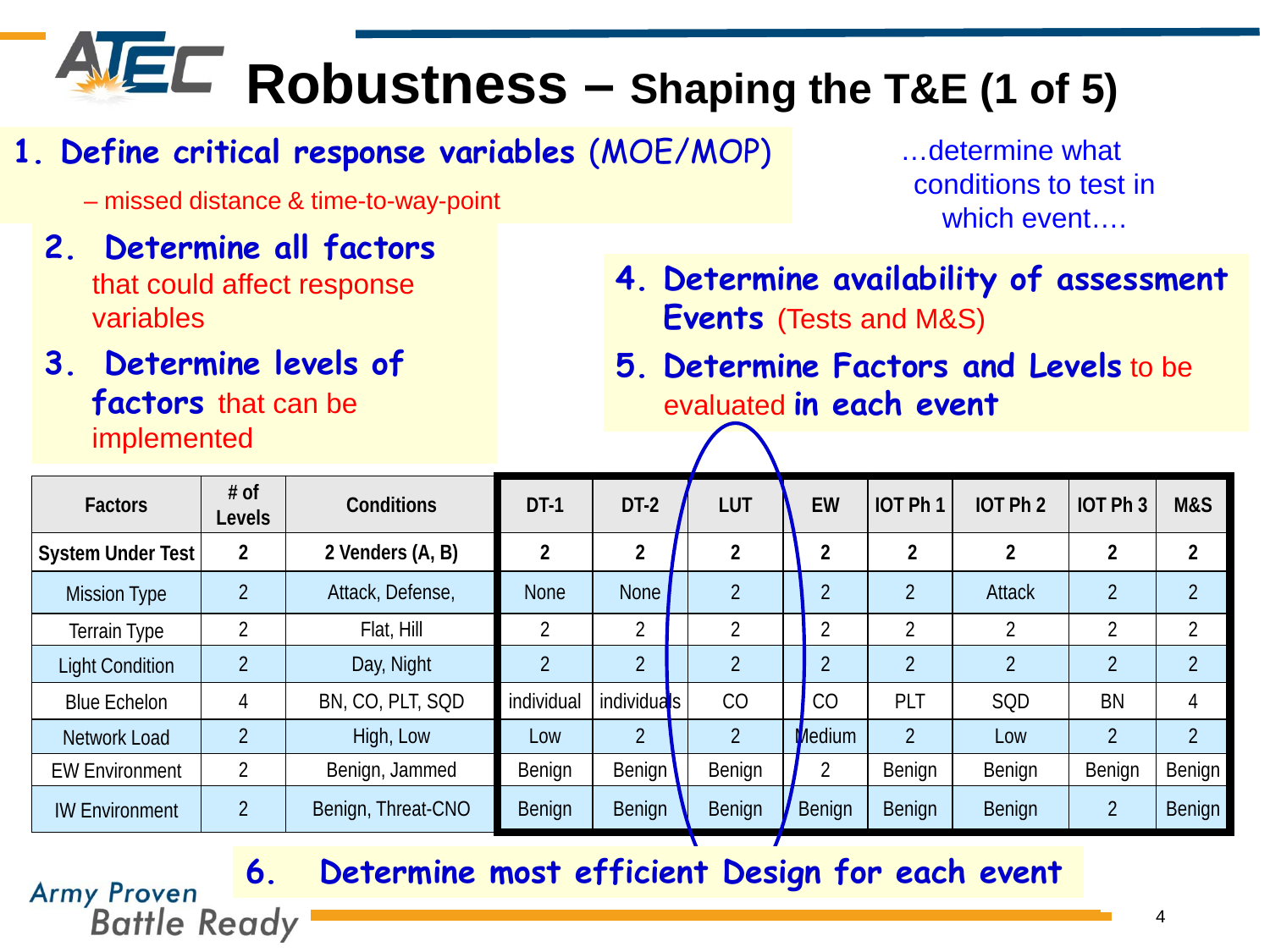

# **Robustness -- Shaping the T&E (2 of 5)**

# **6. Determine most efficient Test Design for a particular event** (1 of 3)

## **Limited User Test (LUT) Test Design Matrix**

|                                    |              |                | <b>Net</b> | Flat |       |              |              |                             |   |
|------------------------------------|--------------|----------------|------------|------|-------|--------------|--------------|-----------------------------|---|
|                                    | Vendor       | <b>Mission</b> |            |      |       | <b>Hilly</b> |              |                             |   |
|                                    |              |                | Load       | Day  | Night | Day          | <b>Night</b> |                             |   |
|                                    |              | <b>Attack</b>  | Lo         |      |       |              |              |                             |   |
| $$ how                             |              |                | Hi         |      |       |              |              |                             |   |
| much                               | $\mathsf{A}$ | Defend         | Lo         |      |       |              |              |                             |   |
| testing is                         |              |                | Hi         |      |       |              |              |                             |   |
| enough?                            | B            | Attack         | Lo         |      |       |              |              |                             |   |
|                                    |              |                | Hi         |      |       |              |              |                             |   |
|                                    |              | Defend         | Lo         |      |       |              |              | to examine each             |   |
|                                    |              |                | Hi         |      |       |              |              | combination only once would |   |
| take 32 test trials                |              |                |            |      |       |              |              |                             |   |
|                                    |              |                |            |      |       |              |              | too much or too little?     |   |
| <b>Army Proven</b><br>Battle Ready |              |                |            |      |       |              |              |                             |   |
|                                    |              |                |            |      |       |              |              |                             | 5 |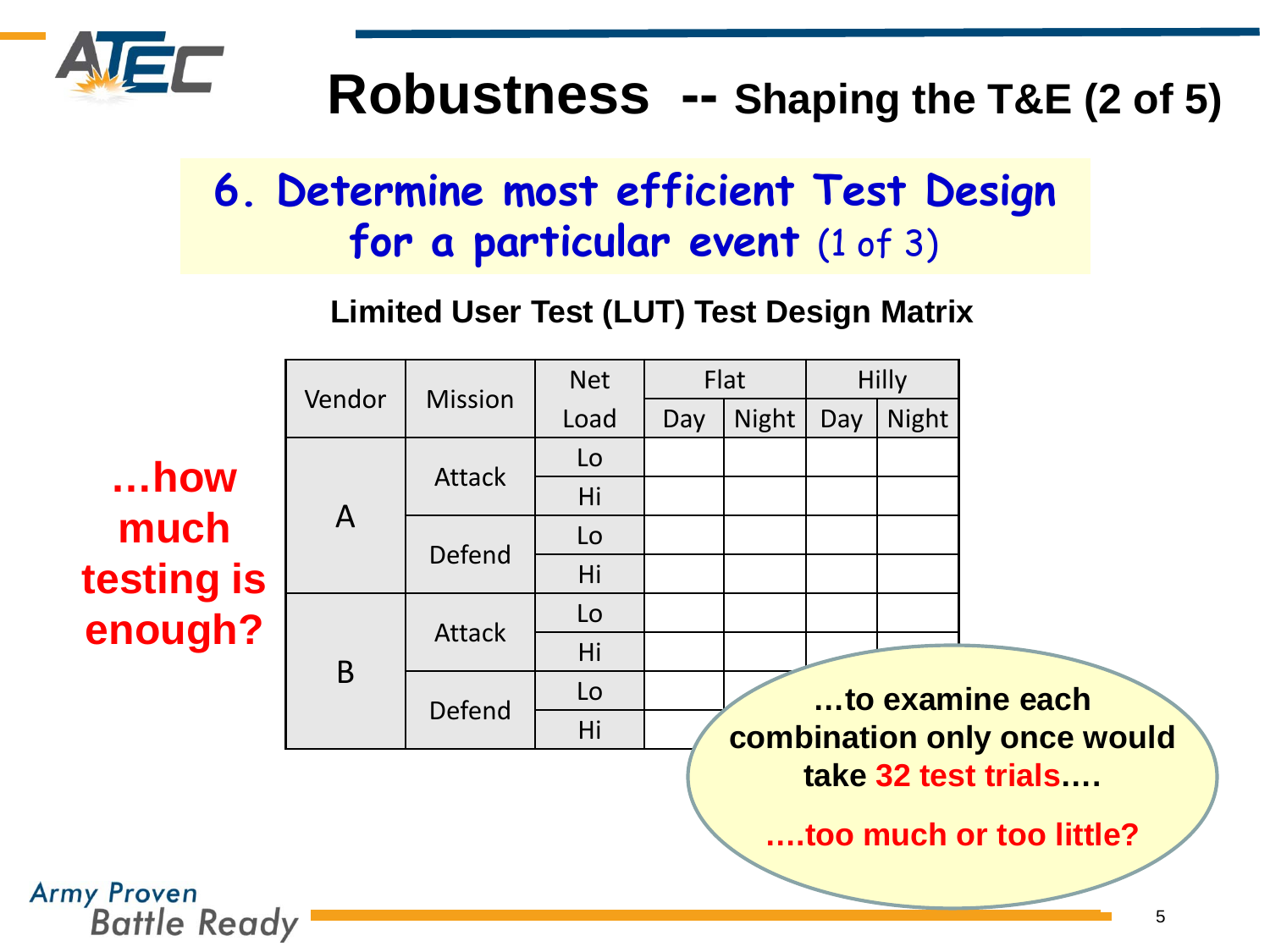

# **6. Determine most efficient Test Design for a particular event** (2 of 3)

# **If all combinations important, but can't do 32 trials (16 trials per Vendor)…**

•DWWDLT – "Do what we did last time."

•OFAT -- Examine "one factor at a time"

- •Select worst-case combinations
- •Select most-likely combinations
- •Ask someone ask the "oldest evaluator/tester"

•**Use DoE Factorial techniques …….**

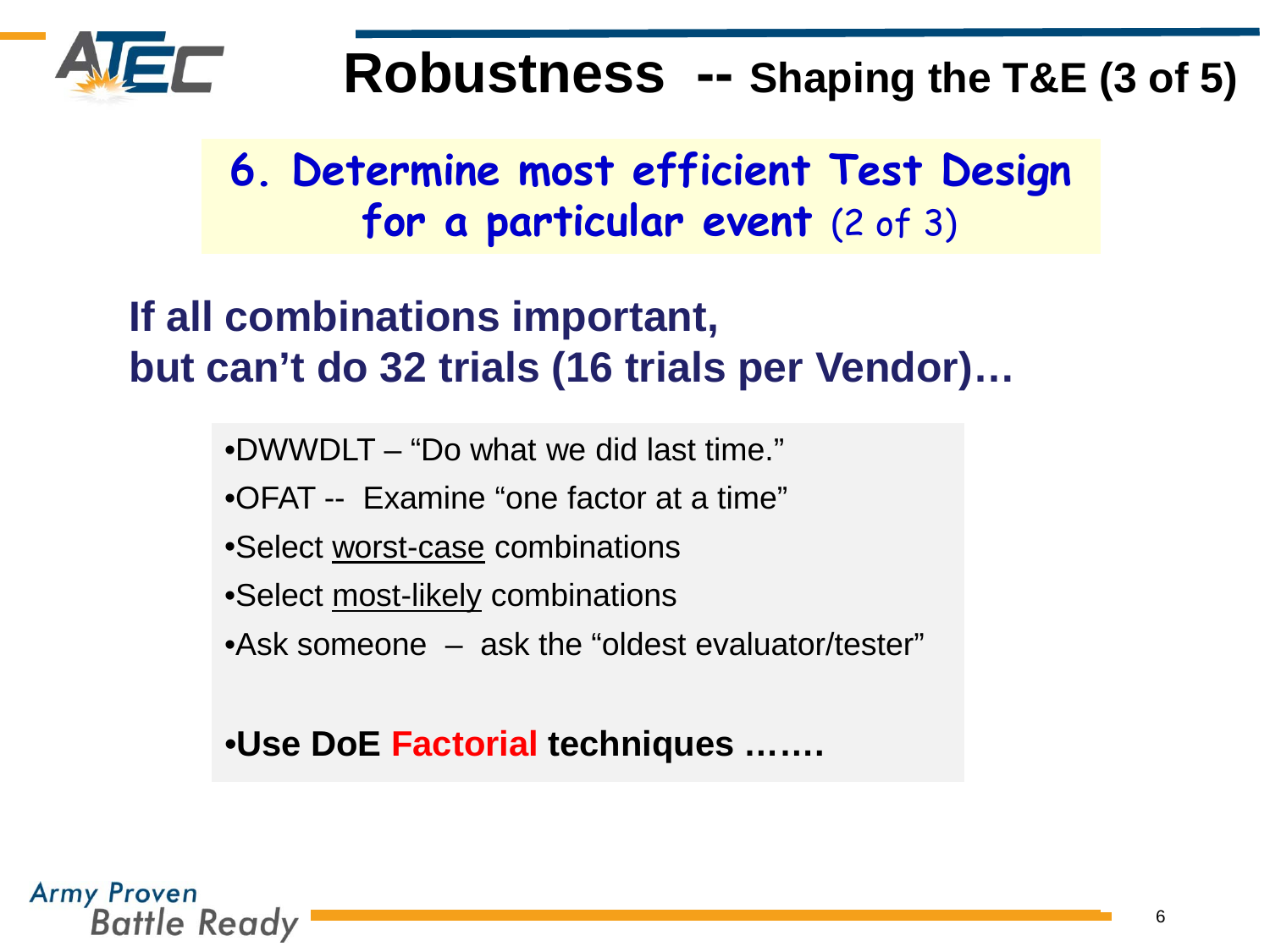

# **Robustness -- and Traditional DOE**

**Robust Test --** *systematically assesses all important factors and conditions that could impact system performance*

# **Design of Experiments (DoE) provides ….**

….scientific credibility/justification test design

….explicit way to determine test sample size – how much testing is enough

….most efficient method to examine large number of conditions with fewest test trials

**…test design now becomes a science…**

**…base on 100+ years of methodological development**

**…new computer DoE software allows Statistician to fit design to the experiment**

*Factorial Designs and ANOVA are DOE. DOE was first developed and used in farm trials by Sir R. A. Fisher (1925), a mathematician and geneticist*

From Greg Hutto's presentation to OTA Conference, Oct08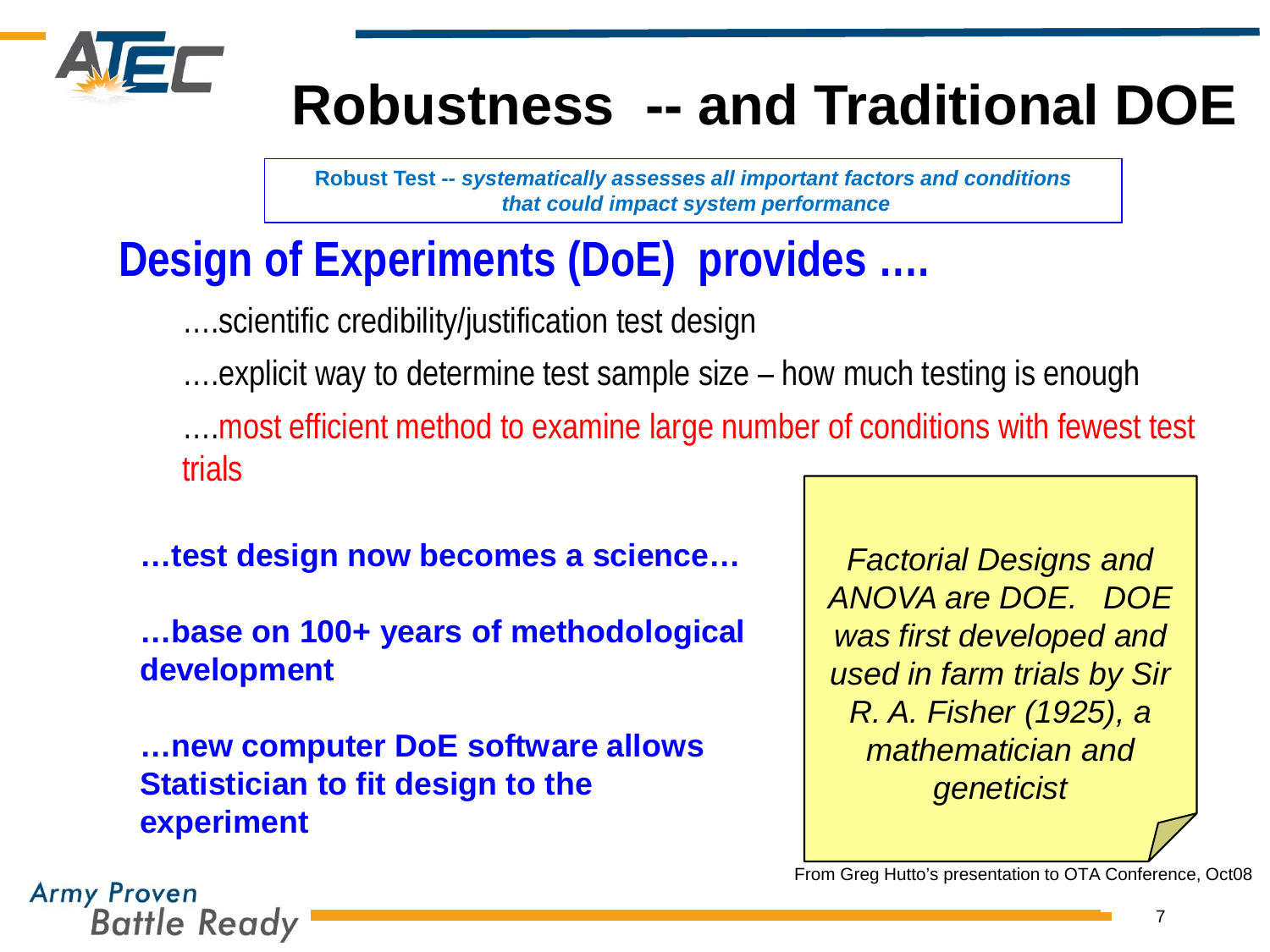

# **Robustness -- Shaping the T&E (4 of 5)**

## **6. Determine most efficient Test Design for a particular event** (3 of 3); based on ……

…desired resolution of factors (alias structure)

- …power analysis requirements (sample size -- # of test trials)
- **…available time/resources** to execute # of trials

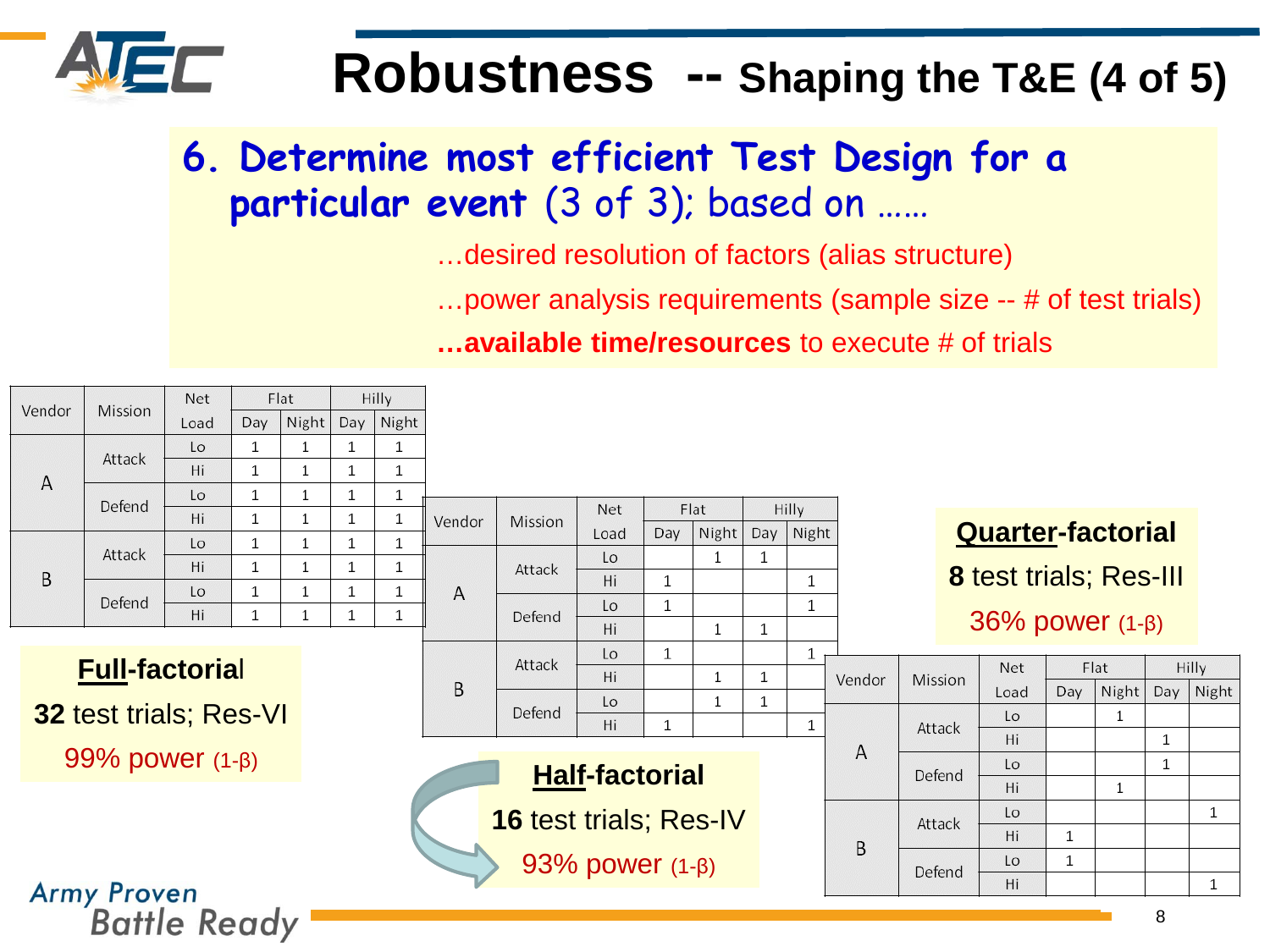

**Army Proven** 

**Battle Ready** 

## **T&E Strategy and Design**

•Requires good understanding of DoE to examine alternative designs

•Are all critical factors considered?

•Balancing act between resources and sufficient sample size

## **Post-test Data Production**

•Need quick-look results capability on test site

•Too late to understand why anomalies/trends occurred after everyone goes home

•Need to associate trial conditions (factors/levels) with response variables

## **Test Planning & Execution ….**

**…now that we have a Robust T&E Strategy and Design…**

…how do we ensure we will have **a valid test execution and valid data** to analyze**?**

## **Rigor:** -- depth

Rigorous **Test Planning & Execution –** *provides convincing evidence to*  **support system-performance conclusion** by eliminating or reducing threats to test validity.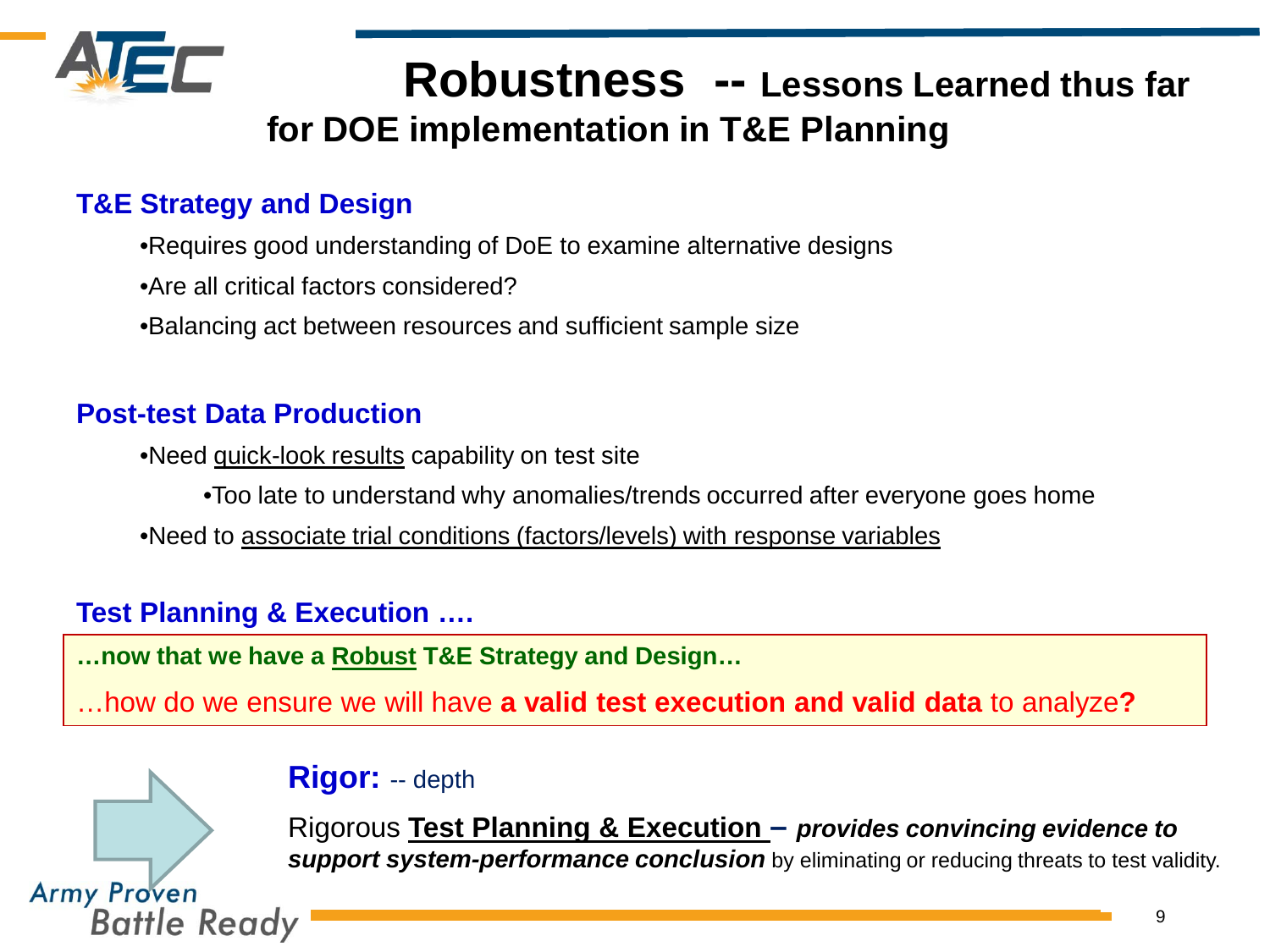

| <b>Requirement</b>                                                              | <b>Evidence</b><br>for Validity                           | <b>Threat</b><br>to Validity                            |
|---------------------------------------------------------------------------------|-----------------------------------------------------------|---------------------------------------------------------|
| ability to <b>employ</b><br>1<br>treatment (test system and<br>planned factors) | <b>Treatment successfully</b><br>implemented              | <b>System and test</b><br>architecture did not<br>work  |
| ability to <b>detect change</b><br>$\overline{2}$<br>in response (MOE/MOP)      | <b>Response changed as</b><br><b>Treatment changed</b>    | Too much noise,<br>can not detect any<br>change         |
| ability to <b>isolate reason</b><br>3<br>for change                             | <b>Treatment alone</b><br>caused Response                 | <b>Alternate</b><br>explanations of<br>change available |
| ability to <b>relate results</b> to<br>4<br>actual operations                   | Response magnitude is<br>expected in actual<br>operations | <b>Observed change may</b><br>not be applicable         |
| <b>Army Proven</b><br><b>Battle Ready</b>                                       |                                                           | 10                                                      |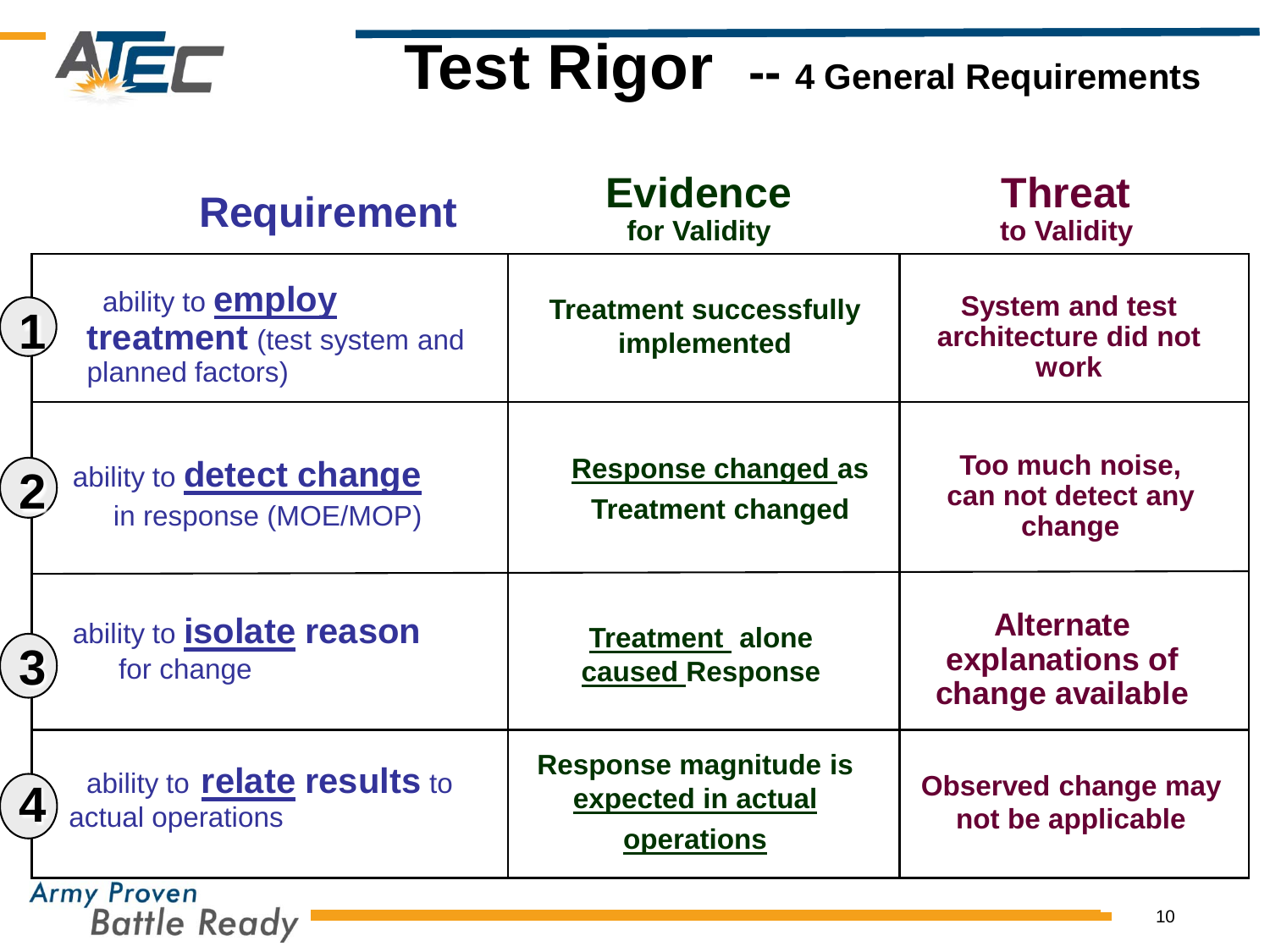

# **Test Rigor**

## **-- 5 Test Components to Consider**

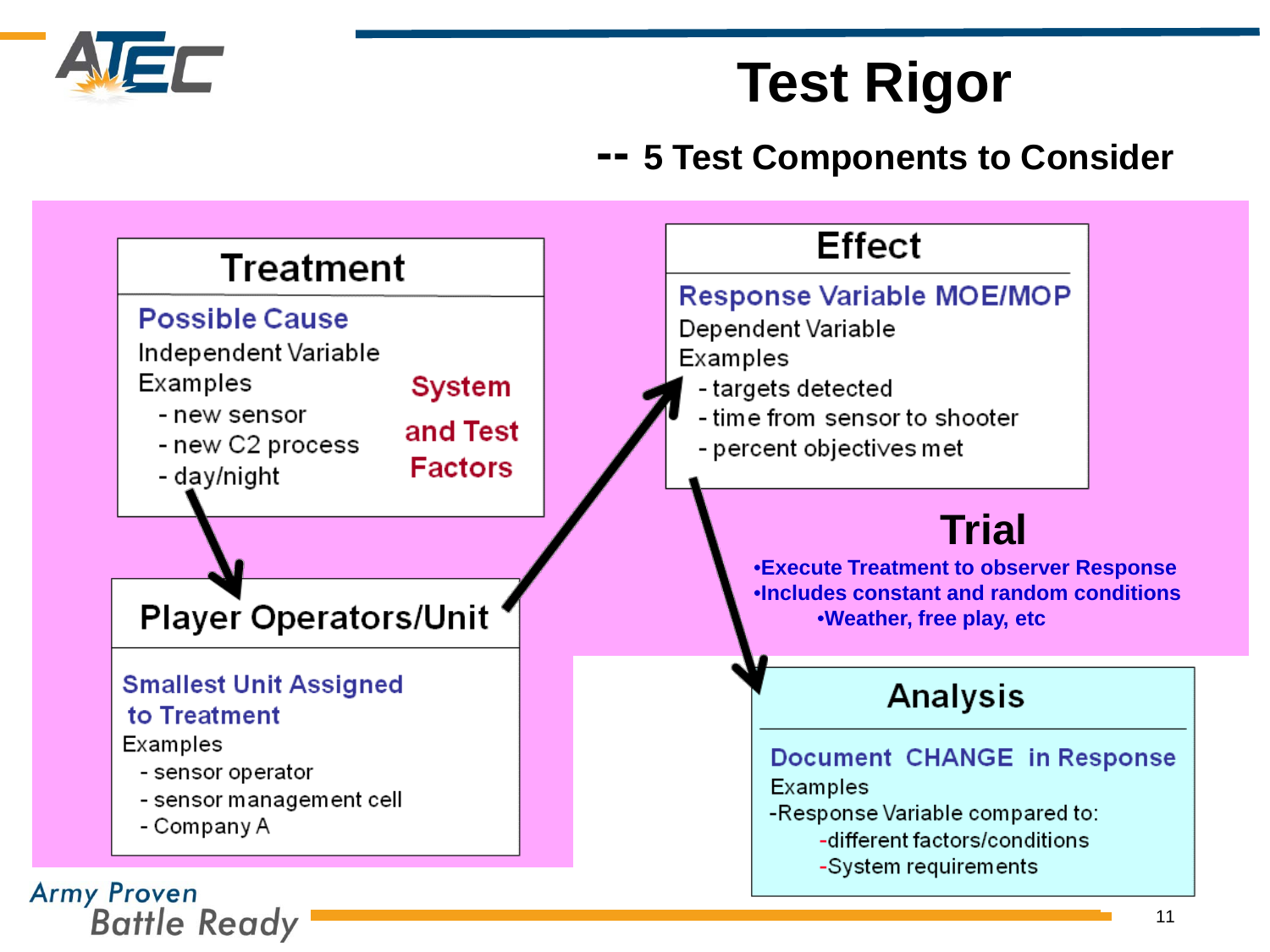

# **Test Rigor -- 21 Threats to Test Validity**

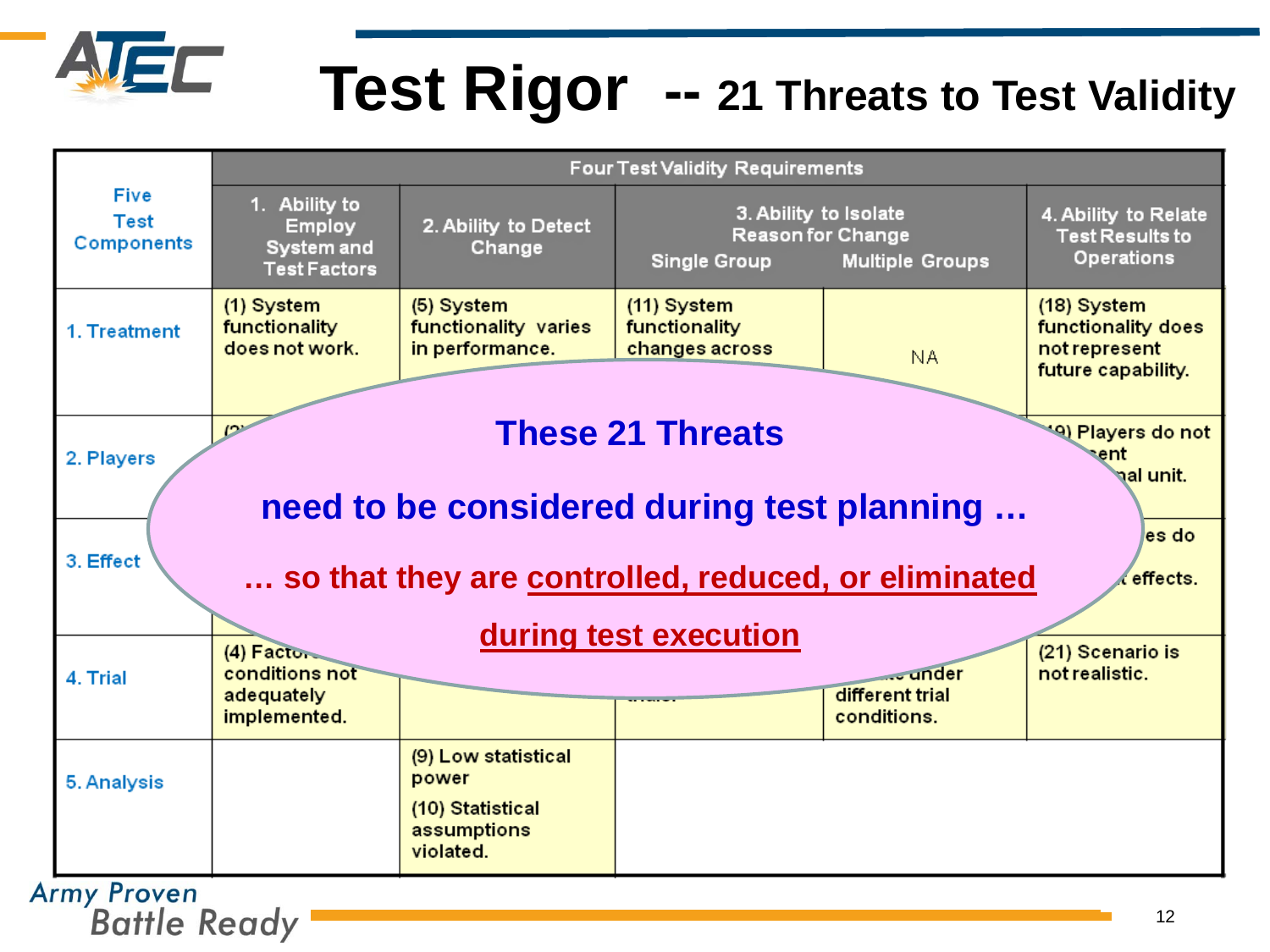

# **Test Rigor** –

## **Guidelines for Designing Test Execution**

… by eliminating threats to meet 4 Validity Requirements

# Internal Validity -- "Ability to…

- 1. **…Employ Test System in Planned Conditions**
- 2. **…Detect Change in Response** MOE/MOP
- 3. **…Isolate Reason for Change** in Response

# External Validity -- "Ability to…

4. **…Relate Test Results** to Military Operations

**Rigorous test** – *provides evidence to support system-performance conclusion* by eliminating or reducing threats to test validity

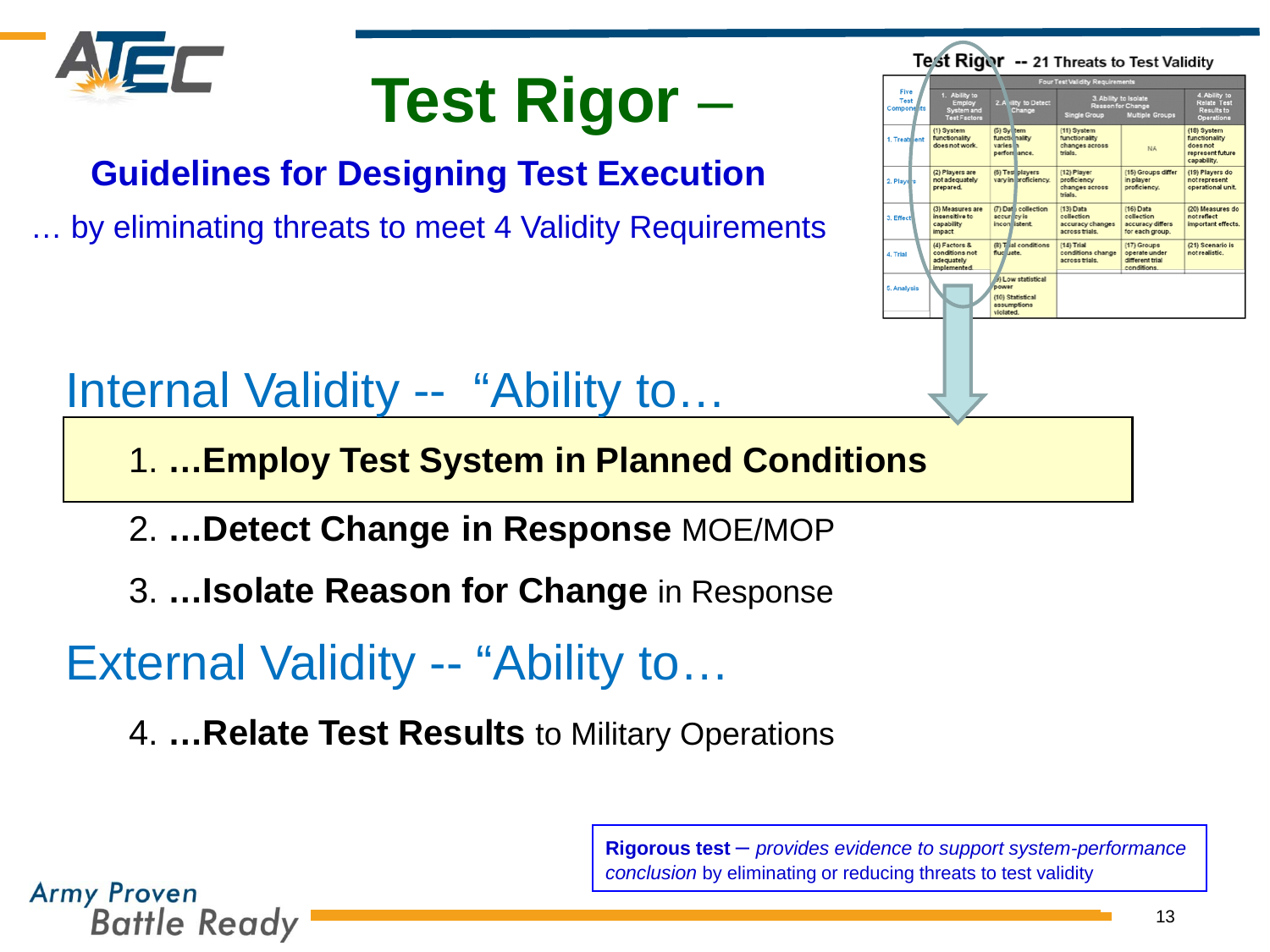

# *1. Ability to Employ Test System*

*in Planned Conditions*

Most consistent "lessons learned" reported after test completed:

•*New System did not function as designed.*

•*Players did not know how to employ it properly.*

•*Response Measures (instrumentation) not sensitive to its use.*

•*Trial Conditions not adequately implemented to impact system employment*

|                                          | Threats |                                                                        | <b>PREVENTION examples</b>                              |
|------------------------------------------|---------|------------------------------------------------------------------------|---------------------------------------------------------|
| <b>Treatment</b>                         |         |                                                                        |                                                         |
| 1. System functionality does not wor     |         |                                                                        | of capability Materiel Readiness                        |
| Does the HW/SW work?                     |         | <b>Requires full-up Pilot-Test with</b>                                | <b>stement.</b>                                         |
|                                          |         | <b>adequate time</b> prior to Record Trials                            |                                                         |
| <b>Unit</b>                              |         |                                                                        |                                                         |
| 2. Players not adequately prepare        |         |                                                                        |                                                         |
|                                          |         | Do the players have the training and  to examine results and implement | training, TTP, and sufficient                           |
|                                          |         |                                                                        | raining Readiness Statement                             |
| <b>Effect</b>                            |         | fixes                                                                  |                                                         |
|                                          |         |                                                                        |                                                         |
| 3. Measures insensitive to system impact |         |                                                                        | • SMEs and data collectors ability to "see" differences |
| ls the response varia                    |         |                                                                        | <b>Intification</b>                                     |
|                                          |         | <b>Test Rigor –</b>                                                    |                                                         |
| <b>Trial Conditions</b>                  |         |                                                                        |                                                         |
| 4. Factors and Conditi                   |         | Ensuring that the system-under-test is used and can make a difference  |                                                         |
| test conditions sufficient to in         |         |                                                                        | and monitor                                             |
|                                          |         | is the first logical step in designing a valid test.                   |                                                         |
| <b>Army Proven</b>                       |         |                                                                        |                                                         |
|                                          |         |                                                                        | 14                                                      |
| <b>Battle Ready</b>                      |         |                                                                        |                                                         |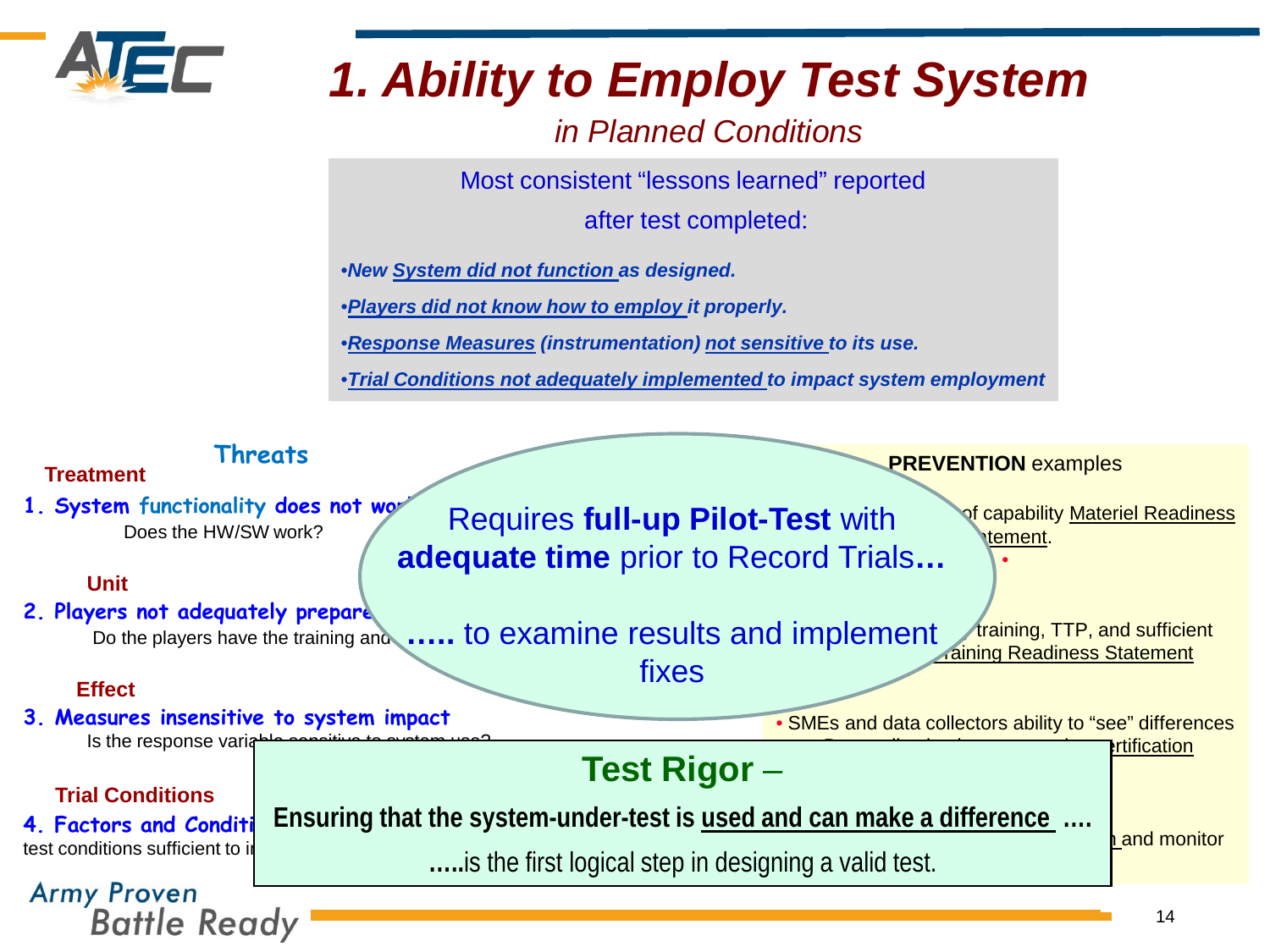

**Rigorous test** – *provides evidence to support system-performance conclusion* by eliminating or reducing threats to test validity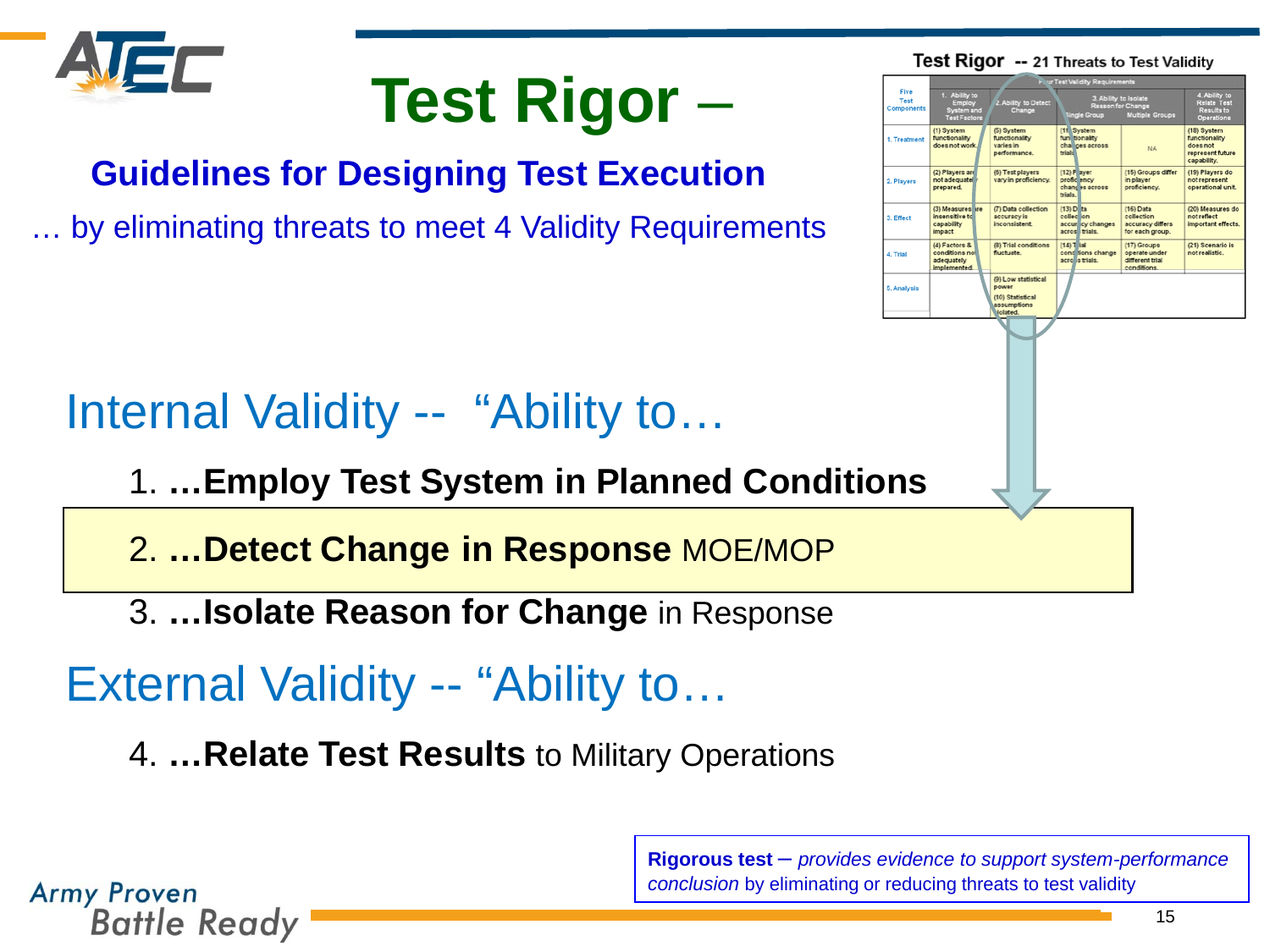

# *2. Ability to Detect Change in Response*

•Given that System and Test Factors are adequately employed

•Next Question: Did Response change when Test Factors were changed?



Two Groups of Threats to Detecting Change

## •**Fail to Detect Real Change**

•Incorrectly see no covariation (**Type II Error, Producer Risk, Beta Error**) •**Incorrectly Detect Change--**

•Incorrectly see covariation (**Type I Error, Consumer Risk, Alpha Error**)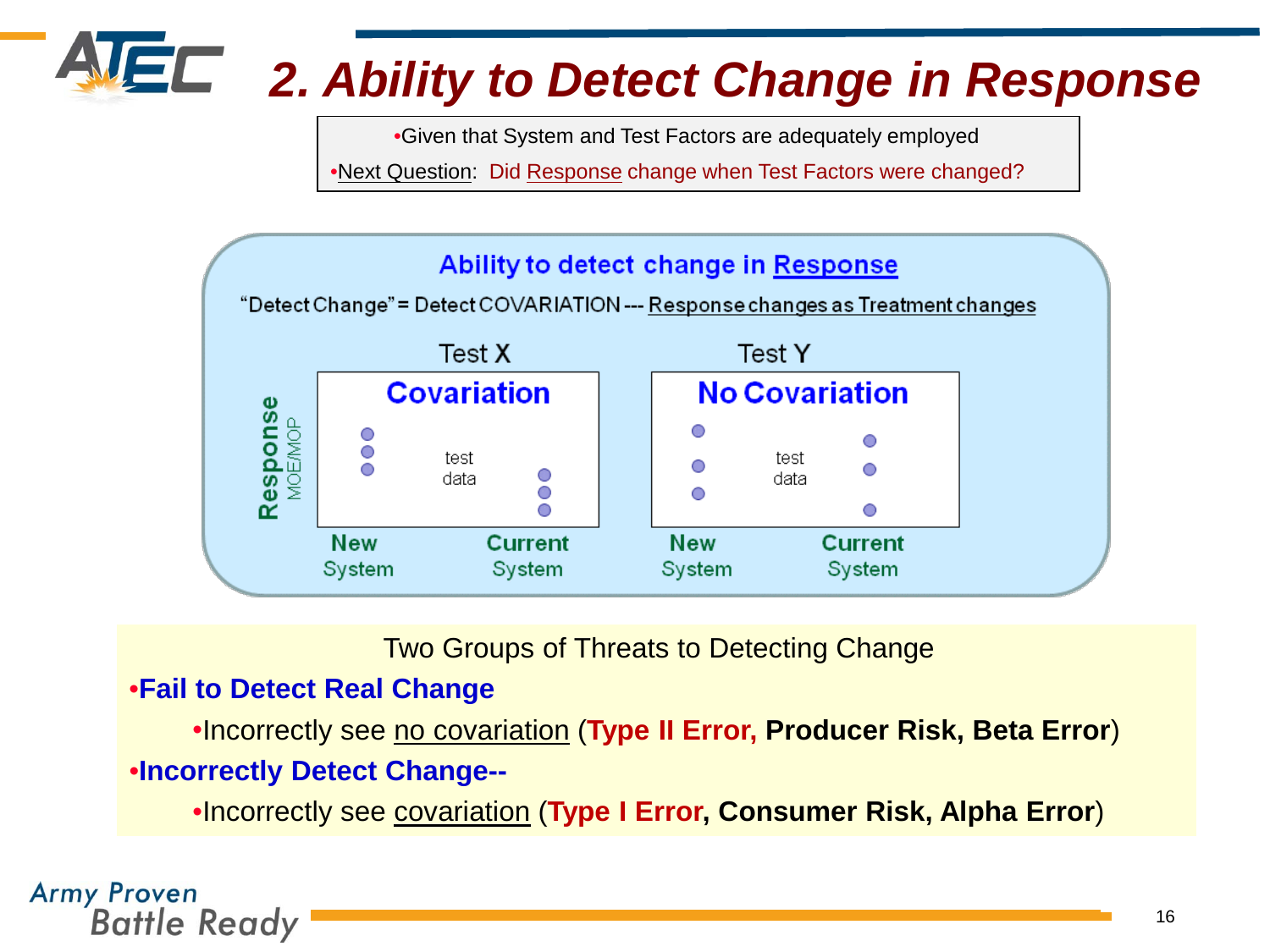

## *2. Ability to Detect Change-- statistical validity*

## **Test Rigor** –

**PREVENTION** examples

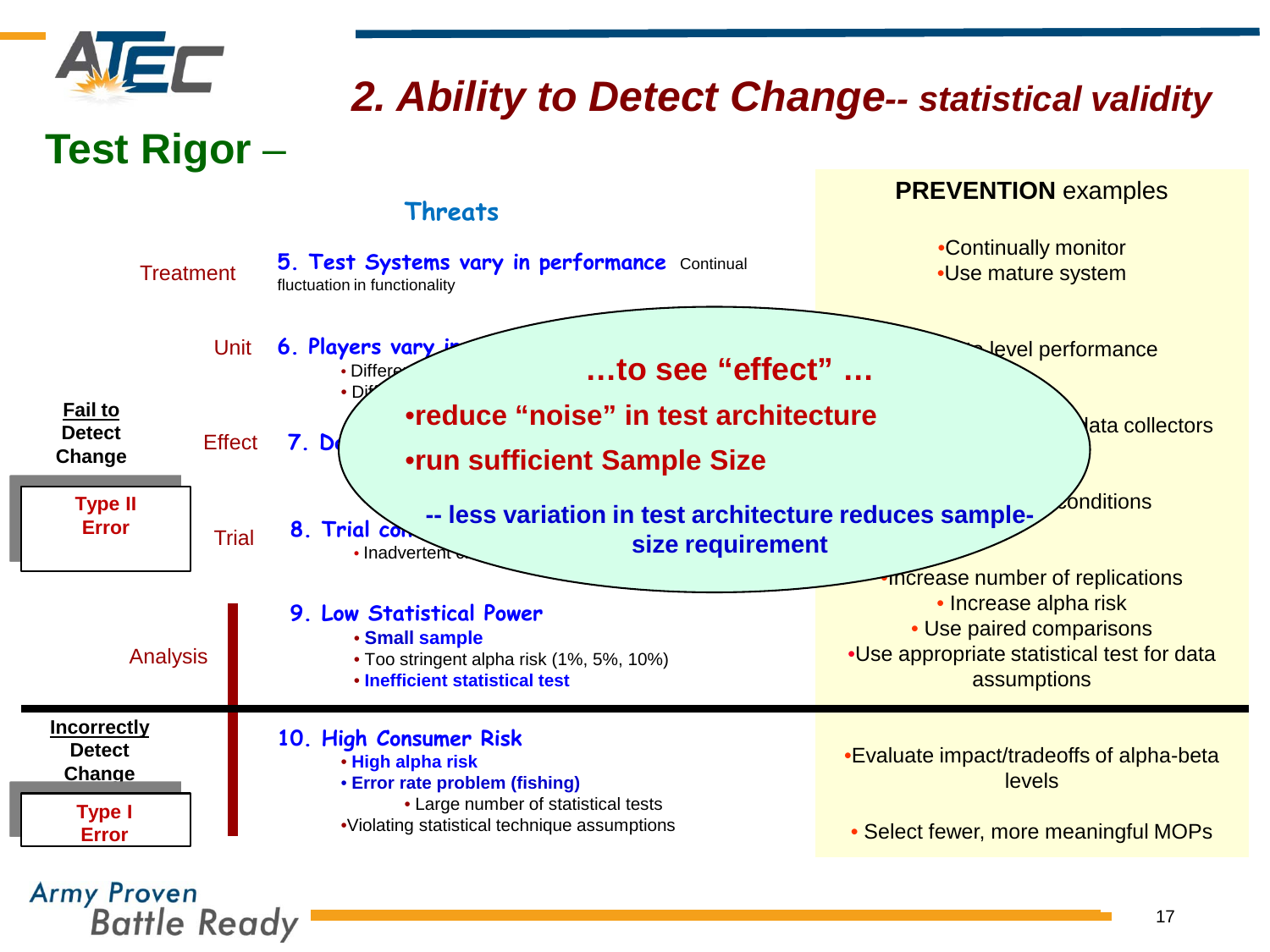

# **Test Rigor** –

## **Guidelines for Designing Test Execution**

… by eliminating threats to meet 4 Validity Requirements

# Internal Validity -- "Ability to…

- 1. **…Employ Test System in Planned Conditions**
- 2. **…Detect Change in Response** MOE/MOP

3. **…Isolate Reason for Change** in Response

# External Validity -- "Ability to…

4. **…Relate Test Results** to Military Operations

**Rigorous test** – *provides evidence to support system-performance conclusion* by eliminating or reducing threats to test validity



Test Rigor -- 21 Threats to Test Validity hinctionality nctionality loes not w anges across performance epresent futur apability. (6) Test players 15) Groups diffe (2) Players an (2) Playe 19) Players do . Player not adequat roficienc anges acro 3) Measures are (7) Data collection 13) Data 16) Data (20) Measures de nsensitive to accuracy is llection ollection ot reflect inconsistent **accuracy differ** curacy che important effect oss trials or each group (4) Factors & 17) Groups (21) Scenario is onditions no fluctuate operate u cre ss trials. different trial (9) Low statistica 5. Analysi: (10) Statistical assumptions **hateloly**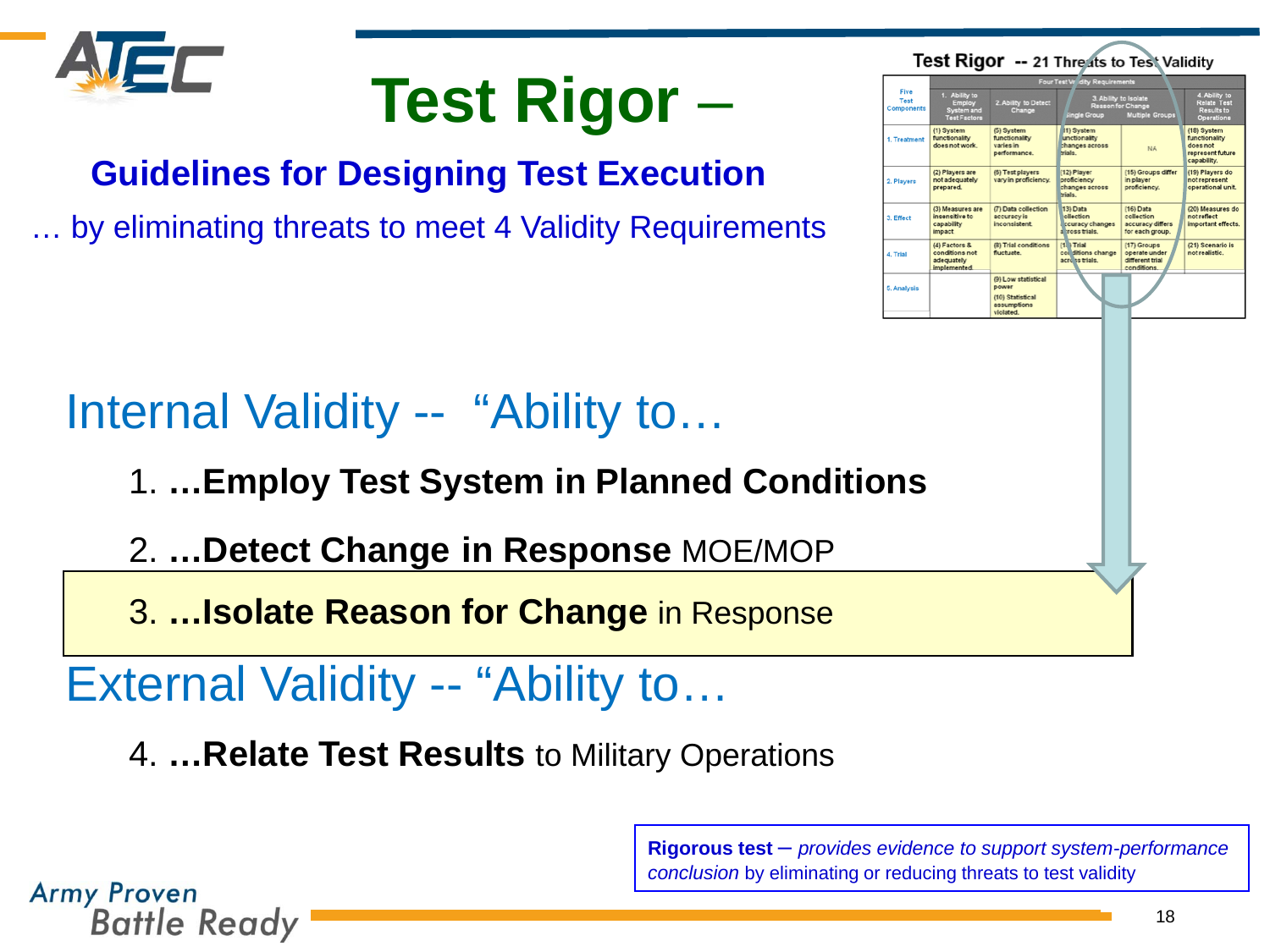

**Battle Ready** 

# *3. Isolating the Reason for Change*

•Given that **System and Test Factors are adequately employed**

•Given that **Response change when Test Factors were changed?**

•**Next Question: What really produced change in Response** MOE/MOP**?**

## **Validity -- Treatment alone caused change in Response**

Threat -- Something else caused change in Response -- *confounded results*

-- Threat depends on type of experimental design

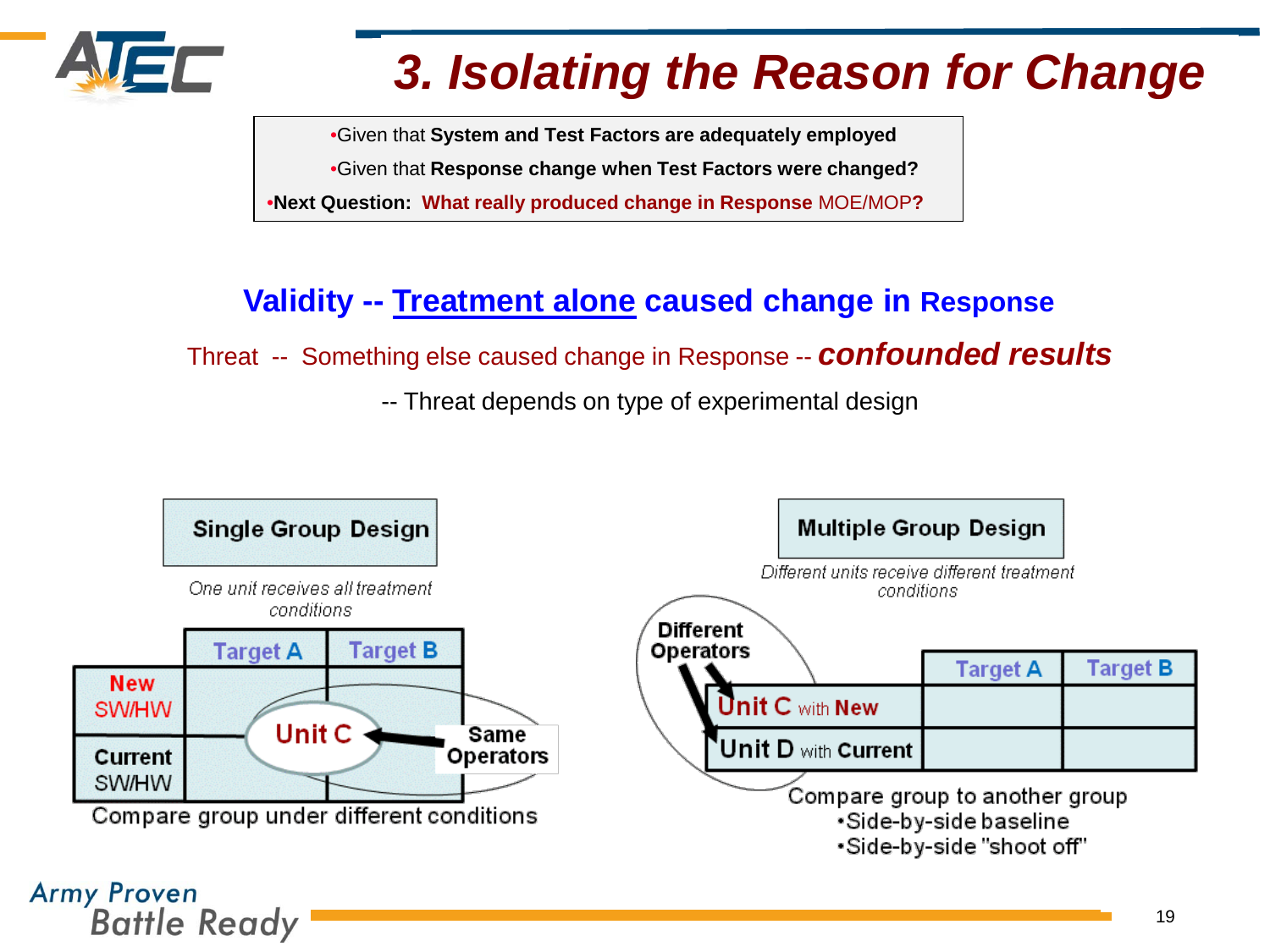

# *3. Isolating the Reason for Change*  **In SINGLE-GROUP DESIGNS**

**Sequence of trial presentation is critical consideration** 

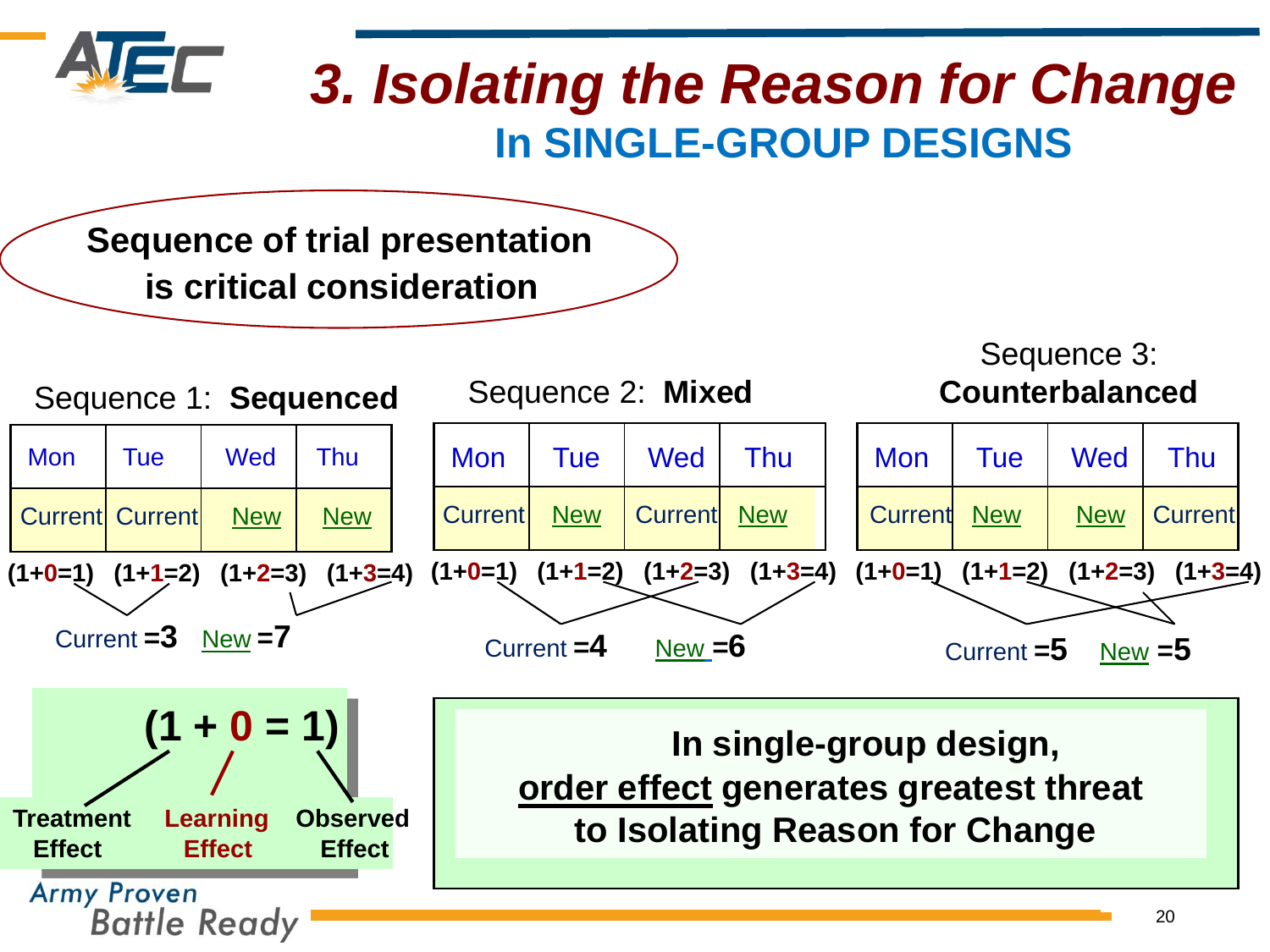

**Army Proven** 

**Battle Ready** 

# *3. Isolating the Reason for Change*

## **SINGLE-GROUP DESIGN ORDER EFFECTS**

## Order effect impacts all 4 components of test execution



Implementation of factors levels or controlled and uncontrolled trial conditions (weather, OPFOR) improve or degrade over time

•Train OPFOR to maximum performance prior to start •Randomize or counterbalance trials

21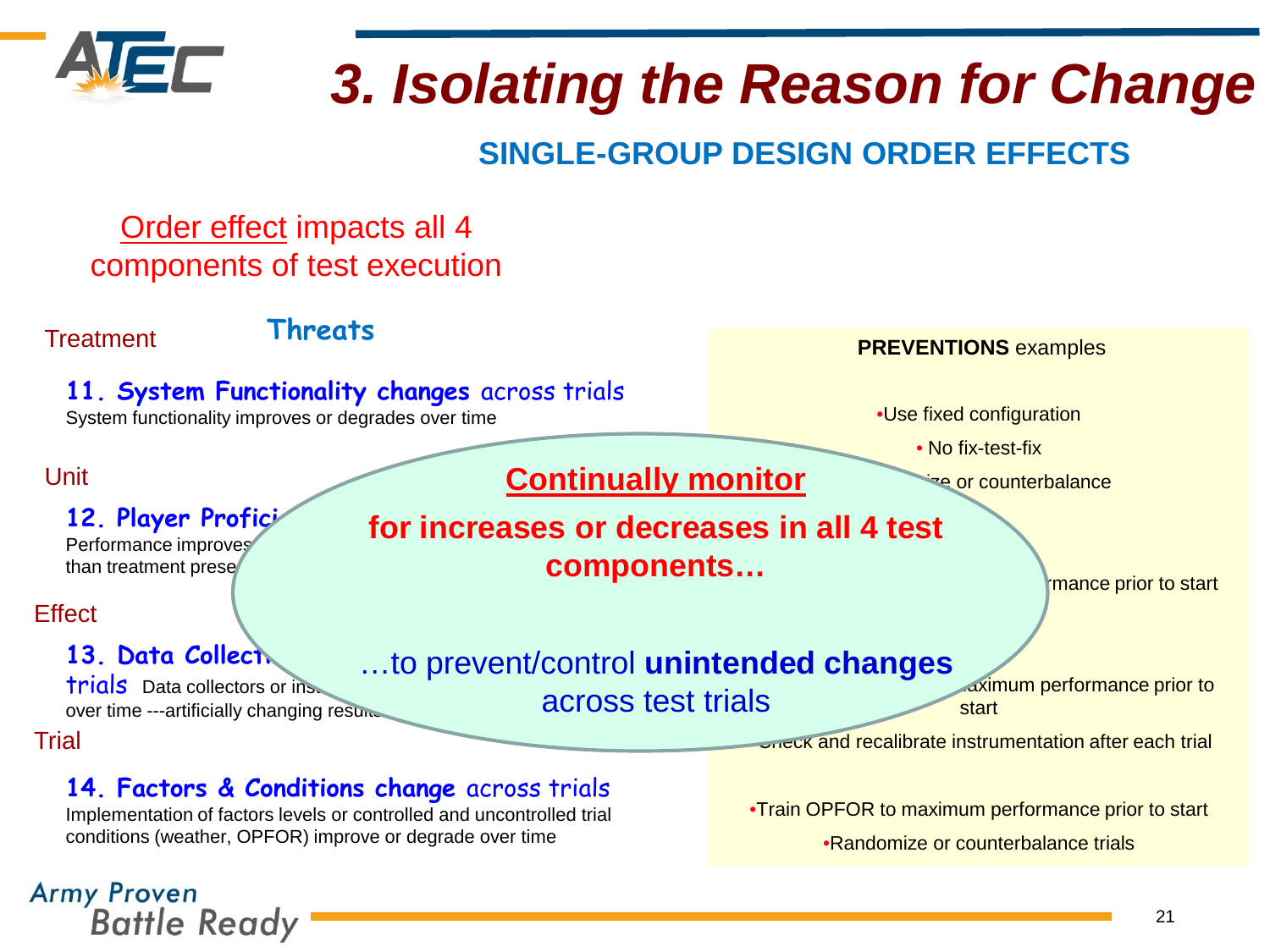

**Battle Ready** 

*Previous Order-Effect threats are neutralized*

# *3. Isolating the Reason for Change*

## Multiple-Group Designs – "unintended difference"

#### • if same sequence given to both groups, and  $B_1$ **Unit C** with Future • all comparisons are between groups **Unit D** with Current  $\left\{ \mathbf{B}\right\}$ (Compare Unit C with current systems to Unit D with future systems) *While Multiple-Group designs alleviate Order-Effect threats …for between-group comparisons… A new set of threats arises…* •**…because different treatments are intertwined with different groups** •**…difficult to separate treatment effects from group effects** (confounding) •**PREVENTION** examples **Threats** • Use randomization or matching. **15. Player Groups differ in Proficiency**  Unit • Report similarities and differences. • **Initial group** differences •Use no-treatment control group. •**Design group** differences Multiple-group design validity alyze data with/without outliers. •**Motivational** differences **Fon flow between group.** is enhanced …. **16. Data Collection Accuracy different in the Collection of the Player Player in the Player of the Player Player in the Player of the Player of the Player of the Player of the Player of the Player of the Player of the Pla Group** Different instrument ….as **unintended differences**  $t$ -trial comparability. ors between groups. between treatments are **controlled**Trial **17. Player Groups operate under an Lewis** •Use simultaneous presentation when possible. **Conditions** Different OPFOR tactics or environmental conditions • Measure trial conditions for comparability. **Army Proven**

**Target A** 

Target **B**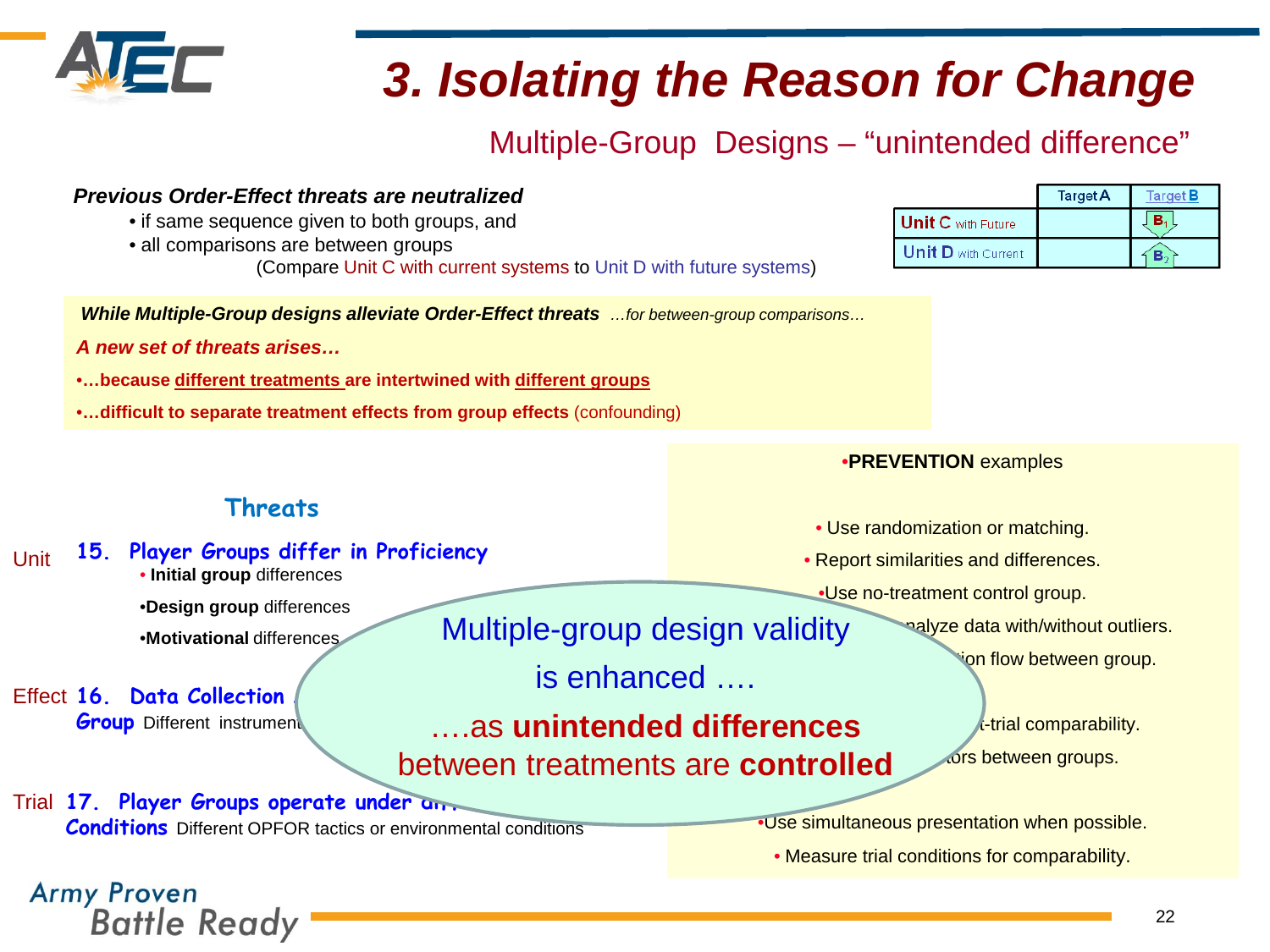

# **Test Rigor** –

## **Guidelines for Designing Test Execution**

… by eliminating threats to meet 4 Validity Requirements

# Internal Validity -- "Ability to…

- 1. **…Employ Test System in Planned Conditions**
- 2. **…Detect Change in Response** MOE/MOP
- 3. **…Isolate Reason for Change** in Response

# External Validity -- "Ability to…

4. **…Relate Test Results** to Military Operations

**Rigorous test** – *provides evidence to support system-performance conclusion* by eliminating or reducing threats to test validity

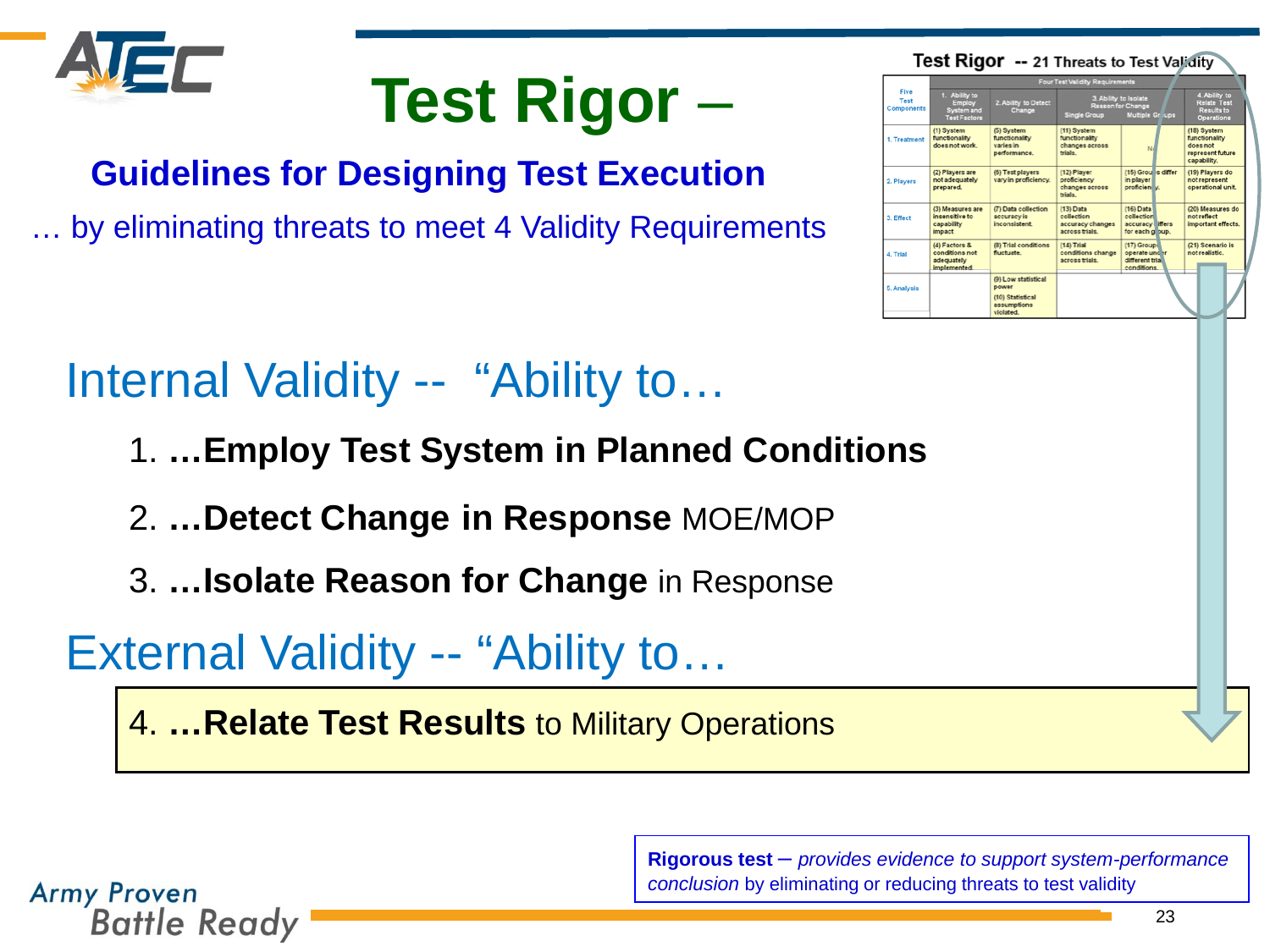

## *4. Ability to Relate Test Results to Actual Operations*

**Test Rigor –** Figure 1 **Figure 1 Figure 1 Figure 1 Figure 1 Figure 1 Figure 1 Figure 1 Figure 1 Figure 1 Figure 1 Figure 1 Figure 1 Figure 1 Figure 1 Figure 1 Figure 1 Figure 1 Figure 1**

•Given that **Response change when Test Factors were changed?**

•Given that **the Treatment alone probably produced change in the Response**

**Next Question: Are these test findings related to actual operations?**

**Threat - -** magnitude of System Effectiveness in the Test may not be effectiveness in actual operations

**Threats**

#### **Treatment**

**18. System Functionality does not represent future capability** Not functionally representative Unit

#### **19. Players do not represent operational warehoused**

- Level of training –under-trained or over-trained (golden crew)
- Nonrepresentative players.

#### **Effect**

#### **20. Measures do not repres**

- $\bullet$  Use of SME instead of Observer opinion vs
- $\bullet$  Inadequate data source Single data collector
- Trial
- Qualitative measures only

#### **21. Unrealistic scenario**

- **Blue** operations inappropriate
- **Threat** unrealistic
- Unrealistic setting
- Player familiarity with scenario<br>Army Proven

**Battle Ready** 

## **Realism** in …

- …System Functionality,
- …Test Players,
- … Response Measures,
- …Trial Scenario & Execution …..

#### **ectual end users. Provide time."** Practice time." ned" units<sup></sup>

hission effect (lasers,

lectors. **Hated quantitative measures** 

## **….key to Operational Validity**

**Frombat developer accreditation** • Provide adaptive independent accredited threat •Provide appropriate civilian and military background • Adaptive "free play" threat enhances scenario setting and uncertainty

**PREVENTION** examples

•Ensure functionality of experimental "surrogate" capability is present.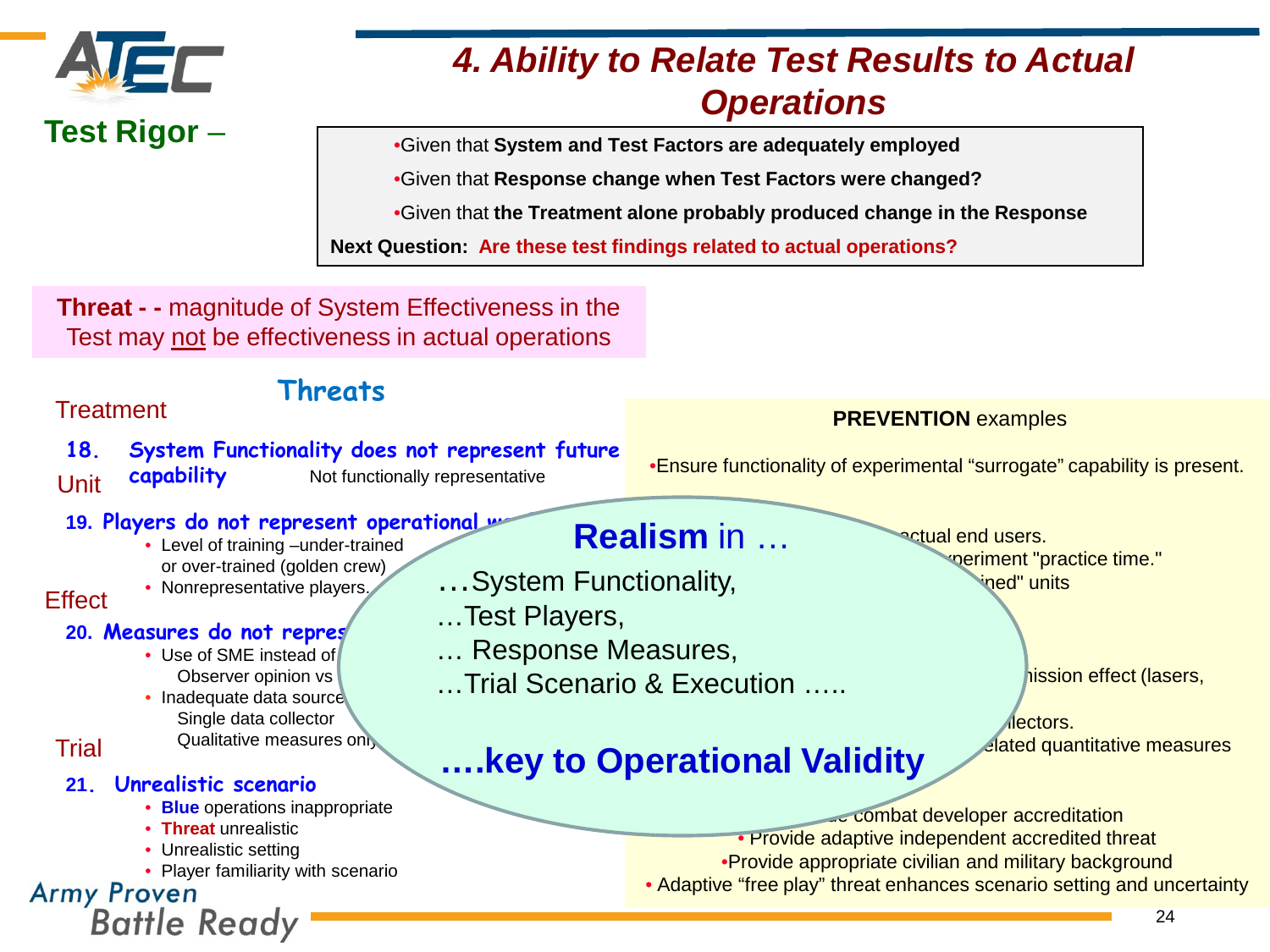

# **Test Event Rigor – Summary**



## **If as a Result of Test Execution -- the following is demonstrated**

- •System & test conditions successfully employed
- •Response variable changed as factors and conditions changed
- •Change in factors and conditions alone caused change in Response Variable
- •System performance occurred under operationally relevant conditions

Then, there is **convincing Evidence** that the **test produced Valid** 

**conditions & data for DoE analysis.**